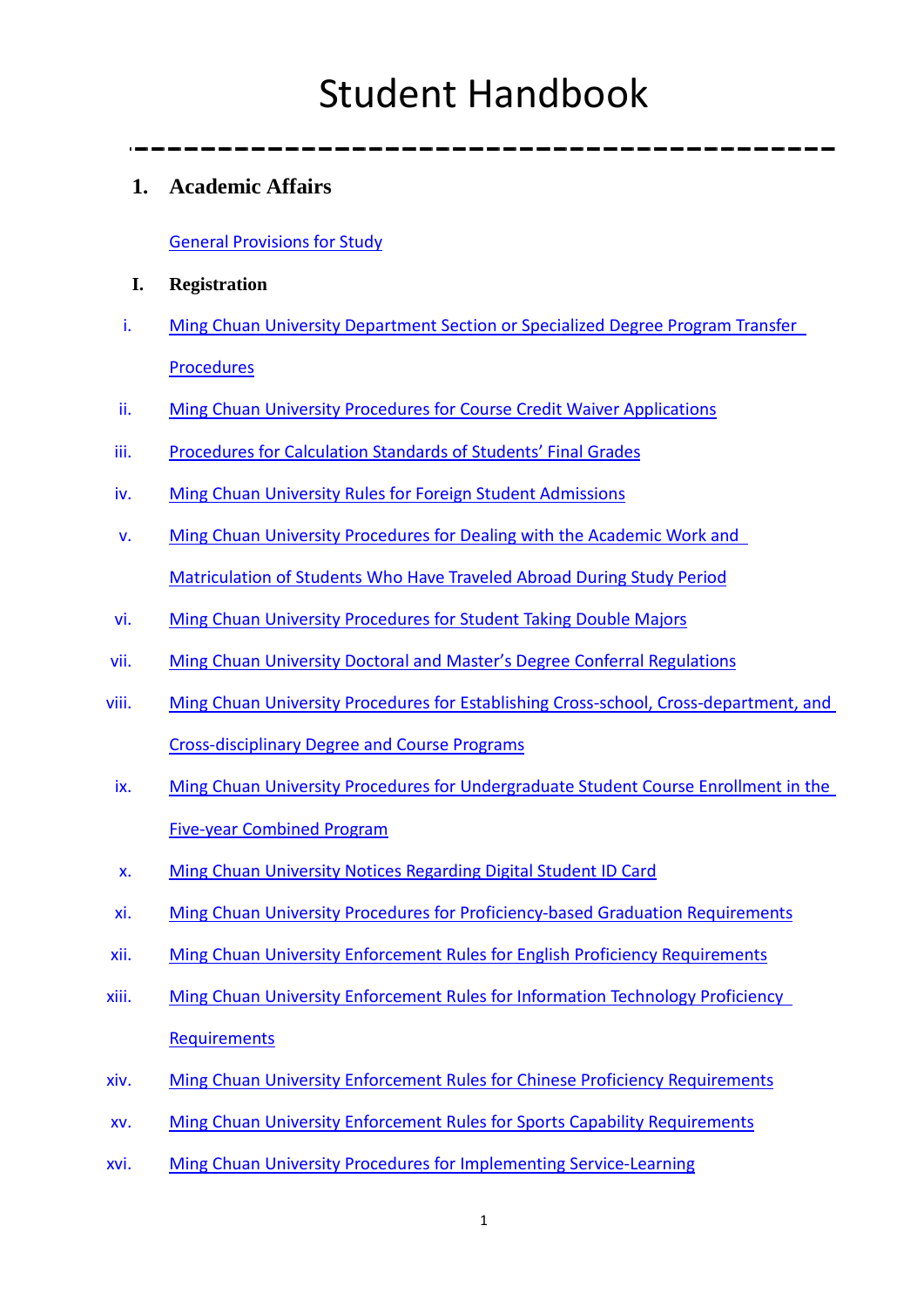- xvii. [Procedures for Payment and Refund of Tuition Fees](http://academic.mcu.edu.tw/sites/default/files/u3/Procedures%20for%20Payment%20and%20Refund%20of%20Tuition%20Fees.pdf)
- xviii. [Ming Chuan University Procedures for Students'](http://academic.mcu.edu.tw/sites/default/files/u3/2011Ming%20Chuan%20University%20Procedures%20for%20Students%20Grades%20Correction1213-revise.pdf) Grade Correction
- xix. Ming [Chuan University Procedures for Post-midterm Course-reduction Application](http://academic.mcu.edu.tw/sites/default/files/u3/19.%20MCU%20Procedures%20for%20Post-midterm%20Course-reduction%20Application-revised_0.pdf)
- xx. Ming Chuan [University Procedures for Students Direct Admission to the Doctoral](http://academic.mcu.edu.tw/sites/default/files/u3/MCU%20Procedures%20for%20Students%20Direct%20Admission%20to%20the%20Doctoral%20Programs-revised_0.pdf)  [Programs](http://academic.mcu.edu.tw/sites/default/files/u3/MCU%20Procedures%20for%20Students%20Direct%20Admission%20to%20the%20Doctoral%20Programs-revised_0.pdf)
- xxi. Ming Chuan Univeristy Guidelines [for Taking Academic Ethics Education Course](http://academic.mcu.edu.tw/sites/default/files/u22/MCU%20Guidelines%20for%20Taking%20Academic%20Ethics%20Education%20Course-revised.pdf)

#### **II. Curriculum**

- i. [Ming Chuan University Procedures for](http://academic.mcu.edu.tw/sites/default/files/u22/%28July%206%2C%202017%29MCU%20Procedures%20for%20Students%20Taking%20Minors-REVISED-LSE.pdf) Students Taking Minors
- ii. [Ming Chuan University Procedures for Course Selection](http://academic.mcu.edu.tw/sites/default/files/u3/MCU%20Procedures%20for%20Course%20Selection-revised_0.pdf)
- iii. [Ming Chuan University Procedures for Students Enrolled in General Education](http://academic.mcu.edu.tw/sites/default/files/u3/MCU%20Procedures%20for%20Students%20Enrolled%20in%20General%20Education-revised.pdf)
- iv. Ming Chuan University Guidelines [for Offering and Teaching Summer Courses](http://academic.mcu.edu.tw/sites/default/files/u3/MCU%20Guidelines%20for%20Offering%20and%20Teaching%20Summer%20Courses.pdf)
- v. [Ming Chuan University Procedures for Inter-collegiate Course Selection](http://academic.mcu.edu.tw/sites/default/files/u3/Ming%20Chuan%20University%20Procedures%20for%20Inter-collegiate%20Course%20Selection_0.pdf)
- vi. [Ming Chuan University Examination Regulations](http://academic.mcu.edu.tw/sites/default/files/u3/Ming%20Chuan%20University%20Examination%20Regulations_1.pdf)
- vii. [Notices for Using Computer Cards During Examinations](http://academic.mcu.edu.tw/sites/default/files/u3/Notices%20for%20Using%20Computer%20Cards%20During%20Examinations.pdf)
- viii. [Classroom Behavior Regulations for Students](http://academic.mcu.edu.tw/sites/default/files/u3/Classroom%20Behavior%20Regulations%20for%20Students.pdf)
- ix. [Regulations for Use of Department Professional Classrooms](http://academic.mcu.edu.tw/sites/default/files/u3/Regulations%20for%20Use%20of%20Department%20Professional.pdf)
- x. [Course Auditing Procedures for Students](http://academic.mcu.edu.tw/sites/default/files/u3/CourseAuditingProceduresforStudents.pdf)
- xi. [Student Attendance Procedures](http://academic.mcu.edu.tw/sites/default/files/u3/StudentAttendanceProcedures_0.pdf)
- xii. [Ming Chuan University Student Roll Call Regulations](http://academic.mcu.edu.tw/sites/default/files/u3/MCU%20Student%20Roll%20Call%20Regulations.pdf)
- xiii. [Ming Chuan University Procedures for the End-of-Semester Make-up Examinations](http://academic.mcu.edu.tw/sites/default/files/u3/MCU%20Procedures%20for%20the%20End%20of%20Semester%20Makeup%20Exam-revised.pdf)
- xiv. [Ming Chuan Unviersity Procedures for Taking Microcredit Course](http://academic.mcu.edu.tw/sites/default/files/u22/2017MCU%20Procedures%20for%20Taking%20Microcredit%20Course-revised.pdf)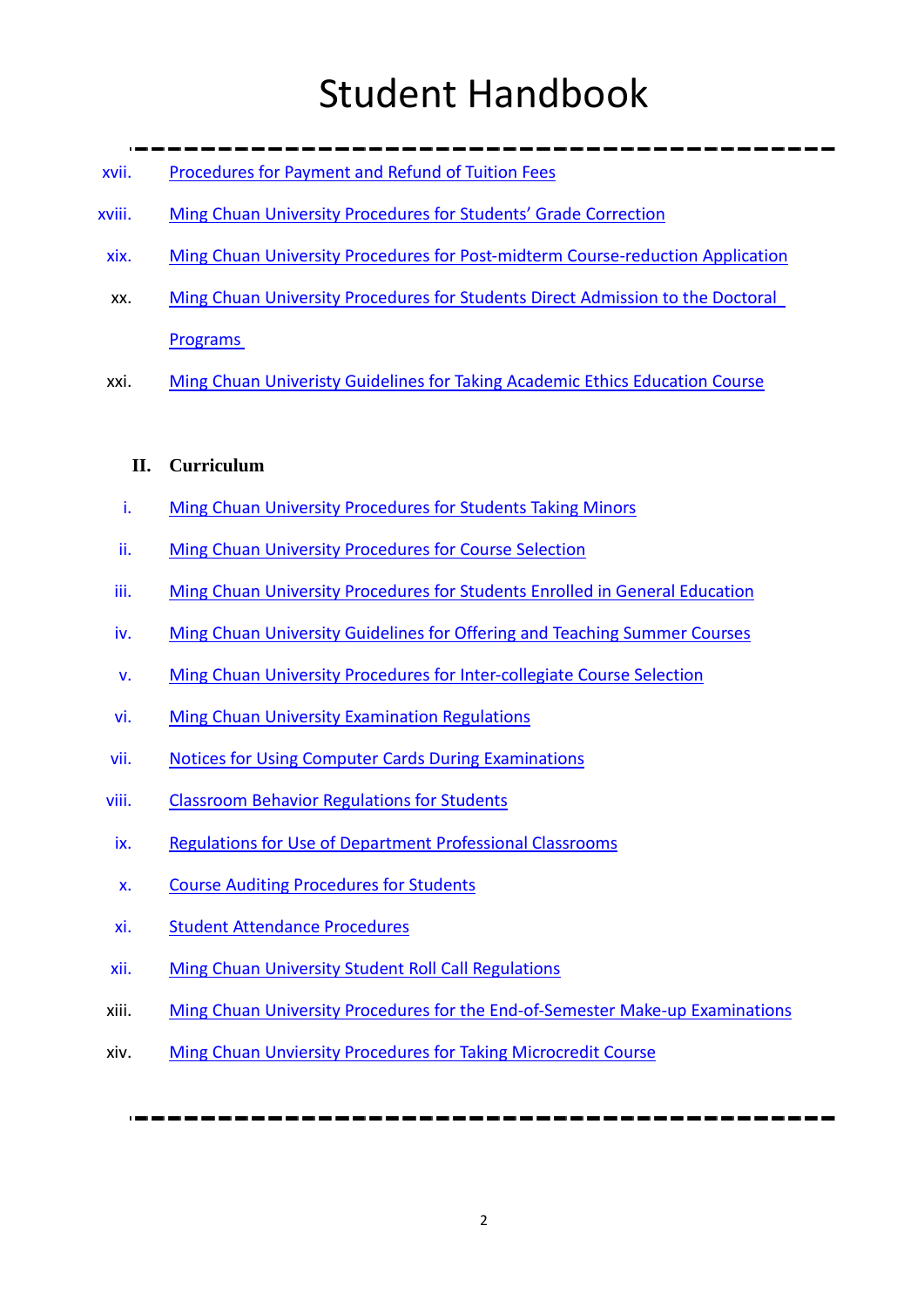## **2. Student Affairs**

#### **I. Life Counseling**

- i. [Regulations for Student Dress, Appearance, Manners, and Behavior](http://student.mcu.edu.tw/old/sites/default/files/u3/Standards%20for%20Students%27%20Dress%2C%20Appearance%2C%20Manners%2C%20and%20Behavior.pdf)
- ii. [Guidelines for Weekly Meetings](http://student.mcu.edu.tw/old/sites/default/files/u3/Provisions%20for%20Weekly%20Meetings.pdf)
- iii. [Regulations for Student-organized Class Meetings](http://student.mcu.edu.tw/old/sites/default/files/u3/Regulations%20for%20Student-organized%20Class%20Meetings.pdf)
- iv. [Procedures for Holding Class Meetings](http://student.mcu.edu.tw/old/sites/default/files/u3/%E9%8A%98%E5%82%B3%E5%A4%A7%E5%AD%B8%E7%8F%AD%E6%9C%83%E5%AF%A6%E6%96%BD%E8%BE%A6%E6%B3%95%28%E8%8B%B1%29-revised.pdf)
- v. [Regulations for Requesting Leave for Students](http://student.mcu.edu.tw/sites/default/files/u3/pdf/Requesting_Leaves.pdf)
- vi. [Regulations for Granting Students Official Leave](http://student.mcu.edu.tw/old/sites/default/files/u3/%E5%AD%B8%E7%94%9F%E5%85%AC%E5%81%87%E6%BA%96%E5%89%87---%E8%8B%B1%E6%96%87%E7%89%88.pdf)
- vii. [Procedures for Assigning Student Conduct Grades](http://student.mcu.edu.tw/old/sites/default/files/u3/%E6%93%8D%E8%A1%8C%E6%88%90%E7%B8%BE%E8%A9%95%E5%AE%9A%E8%BE%A6%E6%B3%95-%E8%8B%B1%E6%96%87%E7%89%88%20.pdf)
- viii. [Student Merit and Demerit Procedures](http://student.mcu.edu.tw/old/sites/default/files/u3/rules/SAS/%E5%AD%B8%E7%94%9F%E7%8D%8E%E6%87%B2%E8%BE%A6%E6%B3%95%28%E8%8B%B1%E6%96%87%E7%89%88%291030617-EC-revised%20.pdf)
- ix. [Guidelines for Noting Disciplinary Action on Student Records](http://student.mcu.edu.tw/old/sites/default/files/u3/Provisions%20Regarding%20Noting%20Disciplinary%20Action%20on%20Student%20Records.pdf)
- x. [Procedures for Scholarships and Assistantships](http://student.mcu.edu.tw/old/sites/default/files/u3/Procedures%20for%20Scholarships%20and%20Assistantships.pdf)
- xi. [Guidelines for Graduate Students in Public Universities, Private Universities and](http://student.mcu.edu.tw/old/sites/default/files/u3/Provisions%20Concerning%20Graduate%20Students%20in%20Public%20Universitities%2C%20Private%20Universities%20and%20Independent%20Colleges%20Who%20Work%20Outside%20the%20Univerity.pdf)  [Independent Colleges Who Work Outside the University](http://student.mcu.edu.tw/old/sites/default/files/u3/Provisions%20Concerning%20Graduate%20Students%20in%20Public%20Universitities%2C%20Private%20Universities%20and%20Independent%20Colleges%20Who%20Work%20Outside%20the%20Univerity.pdf)
- xii. [Procedures for Student Loan Applications](http://student.mcu.edu.tw/old/sites/default/files/u3/Procedures%20for%20Student%20Loan%20Applications.pdf)
- xiii. [Student Tuition and Fees Installment Payment Procedures](http://student.mcu.edu.tw/old/sites/default/files/u3/Student%20Tuition%20and%20Fees%20Installment%20Payment%20Procedures.pdf)
- xiv. [Important Matters Concerning Applying for and Paying into Student Group Accident and](http://student.mcu.edu.tw/old/sites/default/files/u3/Important%20Matters%20Concerning%20Applying%20for%20and%20Paying%20Into%20Student%20Group%20Accident%20and%20Hospitalization%20Insurance.pdf)  [Hospitalization Insurance](http://student.mcu.edu.tw/old/sites/default/files/u3/Important%20Matters%20Concerning%20Applying%20for%20and%20Paying%20Into%20Student%20Group%20Accident%20and%20Hospitalization%20Insurance.pdf)
- xv. [Procedures for Tuition Waivers and Cases Requiring Special Treatment](http://student.mcu.edu.tw/old/sites/default/files/u3/Procedures%20for%20Tuition%20Wavers%20and%20Cases%20Requiring%20Special%20Treatment.pdf)
- xvi. [Procedures Concerning Fee Refunds for Withdrawal and Study-leave](http://student.mcu.edu.tw/old/sites/default/files/u3/Procedures%20Concerning%20Fee%20Refunds%20for%20Withdrawal%20and%20Study-leave.pdf)
- xvii. [Military Service and Retraining Deferral Procedures for Ming Chuan University Students](http://student.mcu.edu.tw/old/sites/default/files/u3/Military%20Service%20and%20Retraining%20Deferral%20Procedures%20for%20MCU%20Students.pdf)
- xviii. [Matters Concerning Military Service for Graduate Students](http://student.mcu.edu.tw/old/sites/default/files/u3/Military%20Service%20and%20Retraining%20Deferral%20Procedures%20for%20MCU%20Students.pdf)
- xix. [Procedures for Scholarship Dispersal to Graduate Students](http://student.mcu.edu.tw/old/sites/default/files/u3/Procedures%20for%20Scholarship%20Dispersal%20to%20Graduate%20Students.pdf)
- xx. [Procedures for Management of Work-study Program](http://student.mcu.edu.tw/old/sites/default/files/u3/Procedures%20for%20Management%20of%20Work-study%20Program.pdf)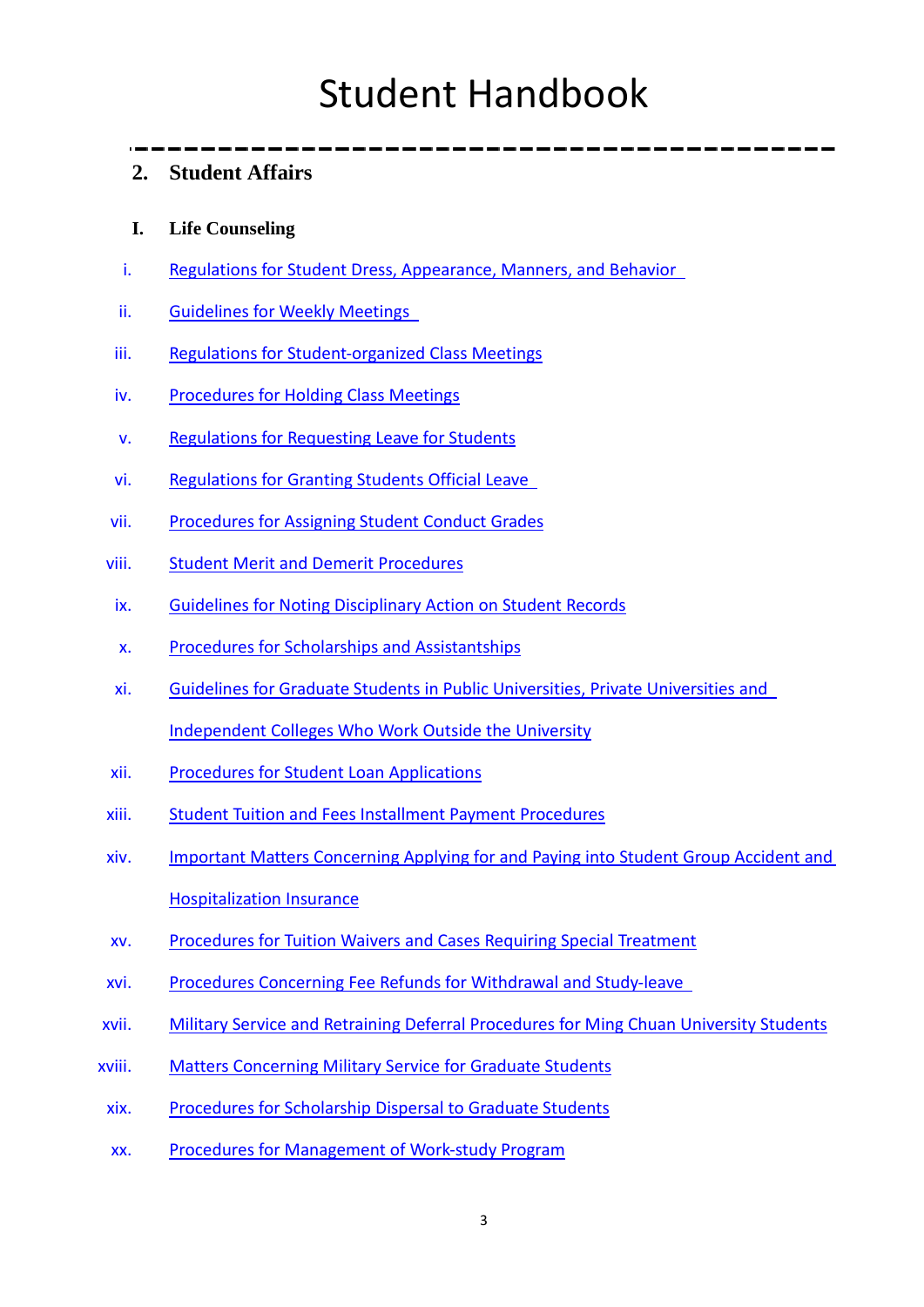- xxi. [Procedures for Administering the Work-study Program for Graduate Students](http://student.mcu.edu.tw/old/sites/default/files/u3/Procedures%20for%20Administering%20the%20Work-study%20Program%20for%20Graduate%20Students.pdf)
- xxii. [Organizational Charter for the Moral Education Promotion Group](http://student.mcu.edu.tw/old/sites/default/files/u3/Organizational%20Charter%20for%20the%20Moral%20Education%20Promotion%20Group.pdf)
- xxiii. [Lost and Found Property Guidelines](http://student.mcu.edu.tw/old/sites/default/files/u3/103%E5%A4%B1%E7%89%A9%E6%8B%9B%E9%A0%98%E8%8B%B1%E6%96%87%E7%89%88.pdf)
- xxiv. [Guidelines for Checking Monitor Tapes for Lost Articles](http://student.mcu.edu.tw/old/sites/default/files/u3/Guidelines%20for%20Checking%20Monitor%20Tapes%20for%20Lost%20Articles.pdf)
- xxv. [Organizational Charter for the Three-Fold Quality Character Education Promotion Group](http://student.mcu.edu.tw/old/sites/default/files/u3/Organizational%20Charter%20for%20the%20Three-Fold%20Quality%20Character%20Education%20Promotion%20Group.pdf)
- xxvi. [Student Transportation-related Ticket PurchasingRegulation](http://student.mcu.edu.tw/old/sites/default/files/u3/Organizational%20Charter%20for%20the%20Three-Fold%20Quality%20Character%20Education%20Promotion%20Group.pdf)
- xxvii. [Integrated Student Counseling Committee Organizational Charter](http://student.mcu.edu.tw/old/sites/default/files/u3/%E5%85%A8%E8%8B%B19-3%E9%8A%98%E5%82%B3%E5%A4%A7%E5%AD%B8%E5%AD%B8%E7%94%9F%E8%81%AF%E5%90%88%E8%BC%94%E5%B0%8E%E5%A7%94%E5%93%A1%E6%9C%83%E7%B5%84%E7%B9%94%E7%AB%A0%E7%A8%8B_99%E5%B9%B4%E4%BF%AE%E6%94%B9%E5%9C%B0%E6%96%B9EC-revised_.%E5%85%A8%E8%8B%B1doc.pdf)

#### **II. Extracurricular Activities**

- i. [General Provisions for Student Governmen](http://student.mcu.edu.tw/sites/default/files/u3/01.%E5%AD%B8%E7%94%9F%E8%87%AA%E6%B2%BB%E8%A6%8F%E5%89%87%20General%20Provisions%20for%20Student%20Governmen.pdf)
- ii. [Student Association Charter](http://student.mcu.edu.tw/sites/default/files/u3/02.%E5%AD%B8%E7%94%9F%E6%9C%83%E7%B5%84%E7%B9%94%E7%AB%A0%E7%A8%8B%20Student%20Association%20Charter.pdf)
- iii. [Student Council Organizational Charter](http://student.mcu.edu.tw/sites/default/files/u3/03.%E5%AD%B8%E7%94%9F%E8%AD%B0%E6%9C%83%E7%B5%84%E7%B9%94%E7%AB%A0%E7%A8%8B%20Student%20Council%20Organizational%20Charter.pdf)
- iv. [Student Appeal and Review Committee Organizational Charter](http://student.mcu.edu.tw/sites/default/files/u3/04.%E5%AD%B8%E7%94%9F%E8%A9%95%E8%AD%B0%E5%A7%94%E5%93%A1%E6%9C%83%E7%B5%84%E7%B9%94%E7%AB%A0%E7%A8%8B%20Student%20Appeal%20and%20Review%20Committee%20Organizational%20Charter_0.pdf)
- v. [Organizational Charter of the Graduating Class Activities Association](http://student.mcu.edu.tw/sites/default/files/u3/05.%E6%87%89%E5%B1%86%E7%95%A2%E6%A5%AD%E7%94%9F%E8%81%AF%E5%90%88%E6%9C%83%E7%B5%84%E7%B9%94%E7%AB%A0%E7%A8%8B%20Organizational%20Charter%20of%20the%20Graduating%20Class%20Activities%20Association.pdf)
- vi. [Student Activities Counseling and Guidance Committee Organizational Charter](http://student.mcu.edu.tw/sites/default/files/u3/06.%E5%AD%B8%E7%94%9F%E6%B4%BB%E5%8B%95%E8%BC%94%E5%B0%8E%E5%A7%94%E5%93%A1%E6%9C%83%E7%B5%84%E7%B9%94%E7%AB%A0%E7%A8%8B%20Student%20Activities%20Counseling%20and%20Guidance%20Committee%20Organizational%20Charter.pdf)
- vii. [Application Procedures for Student Club Fees and Subsidies](http://student.mcu.edu.tw/sites/default/files/u3/08.%E5%AD%B8%E7%94%9F%E7%A4%BE%E5%9C%98%E7%B6%93%E8%B2%BB%E8%A3%9C%E5%8A%A9%E7%94%B3%E8%AB%8B%E8%BE%A6%E6%B3%95%20Application%20Procedures%20for%20Student%20Club%20Fees%20and%20Subsidies.pdf)
- viii. [Procedures for Overseeing and Examining Student Club Publications](http://student.mcu.edu.tw/sites/default/files/u3/11.%E5%AD%B8%E7%94%9F%E7%A4%BE%E5%9C%98%E5%87%BA%E7%89%88%E7%89%A9%E8%BC%94%E5%B0%8E%E6%9A%A8%E8%A3%9C%E5%8A%A9%E8%BE%A6%E6%B3%95%20Procedures%20for%20Overseeing%20and%20Examining%20Student%20Club%20Publications.pdf)
- ix. [Procedures for the Administration of Student Activity Center Venues](http://student.mcu.edu.tw/sites/default/files/u3/13.%E5%AD%B8%E7%94%9F%E6%B4%BB%E5%8B%95%E4%B8%AD%E5%BF%83%E5%A0%B4%E5%9C%B0%E7%AE%A1%E7%90%86%E8%BE%A6%E6%B3%95%20Procedures%20for%20the%20Administration%20of%20Student%20Activity%20Center%20Venues.pdf)
- x. [Procedures for Encouraging Volunteer Work](http://student.mcu.edu.tw/sites/default/files/u3/17.%E7%BE%A9%E5%B7%A5%E7%8D%8E%E5%8B%B5%E5%AF%A6%E6%96%BD%E8%BE%A6%E6%B3%95%20Procedures%20for%20Encouraging%20Volunteer%20Work.pdf)
- xi. [Procedures for Nominating Student Club Advisor](http://student.mcu.edu.tw/sites/default/files/u3/18.%E5%AD%B8%E7%94%9F%E7%A4%BE%E5%9C%98%E6%8C%87%EF%BC%88%E8%BC%94%EF%BC%89%E5%B0%8E%E8%80%81%E5%B8%AB%E9%81%B4%E8%81%98%E8%BE%A6%E6%B3%95%20Procedures%20for%20Nominating%20Student%20Club%20Advisor.pdf)
	- **III. Healthcare**
- i. [Ming Chuan University Sanitation Committee Organizational Charter](http://student.mcu.edu.tw/old/sites/default/files/u3/%E9%99%84%E4%BB%B62.%E9%8A%98%E5%82%B3%E5%A4%A7%E5%AD%B8%E8%A1%9B%E7%94%9F%E5%A7%94%E5%93%A1%E6%9C%83%E7%B5%84%E7%B9%94%E7%AB%A0%E7%A8%8B100_%E8%8B%B1%E8%AD%AF_EC-revised.pdf)
- ii. [Ming Chuan University Procedures for Providing Healthcare Services](http://student.mcu.edu.tw/old/sites/default/files/u3/HSS/Health-english/101%E9%8A%98%E5%82%B3%E5%A4%A7%E5%AD%B8%E8%A1%9B%E7%94%9F%E4%BF%9D%E5%81%A5%E5%AF%A6%E6%96%BD%E8%BE%A6%E6%B3%95%E8%8B%B1%E6%96%87%E7%89%88-EC-revised.pdf)
- iii. [MCU Procedures for Medical Emergency Management](http://student.mcu.edu.tw/old/sites/default/files/u3/HSS/Health-english/2012%E9%8A%98%E5%82%B3%E5%A4%A7%E5%AD%B8%E7%B7%8A%E6%80%A5%E5%82%B7%E7%97%85%E8%99%95%E7%90%86%E8%BE%A6%E6%B3%95%E6%96%B0%E7%89%88-%E8%8B%B1%E6%96%87%E7%89%88.pdf)
- iv. [Ming Chuan University Procedures for Use of Medical Equipment](http://student.mcu.edu.tw/old/sites/default/files/u3/MCU%20Procedures%20for%20Use%20of%20Medical%20Equipment.pdf)
- v. [Ming Chuan University Campus Food Service Inspection Committee Organizational](http://student.mcu.edu.tw/old/sites/default/files/u3/%E9%99%84%E4%BB%B64-%E9%8A%98%E5%82%B3%E5%A4%A7%E5%AD%B8%E8%86%B3%E9%A3%9F%E7%9D%A3%E5%B0%8E%E5%A7%94%E5%93%A1%E6%9C%83%E7%B5%84%E7%B9%94%E7%AB%A0%E7%A8%8B%E7%B0%BD%E5%91%88%28%E8%8B%B1%E6%96%87%E7%89%88%29%20.doc)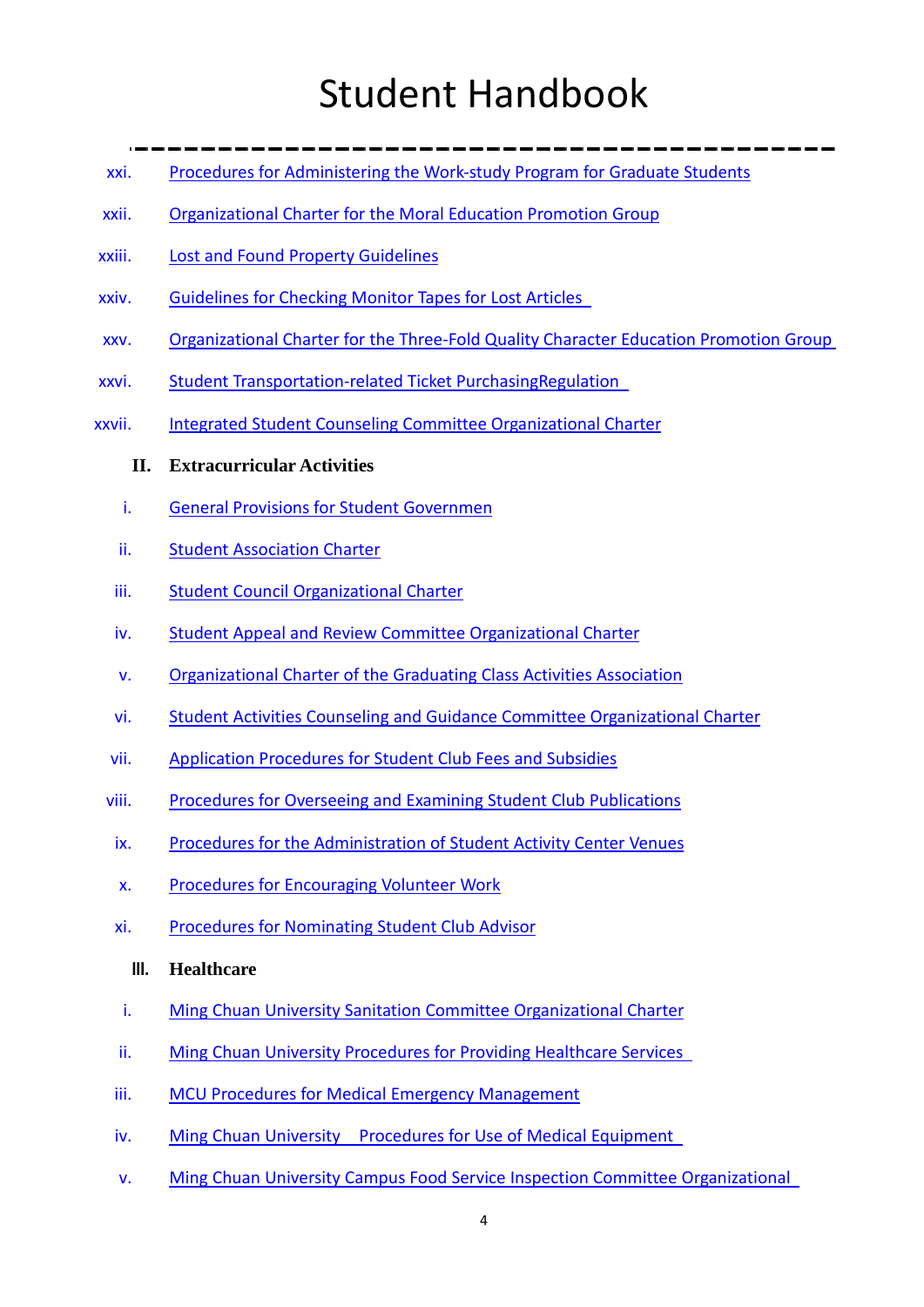**[Charter](http://student.mcu.edu.tw/old/sites/default/files/u3/%E9%99%84%E4%BB%B64-%E9%8A%98%E5%82%B3%E5%A4%A7%E5%AD%B8%E8%86%B3%E9%A3%9F%E7%9D%A3%E5%B0%8E%E5%A7%94%E5%93%A1%E6%9C%83%E7%B5%84%E7%B9%94%E7%AB%A0%E7%A8%8B%E7%B0%BD%E5%91%88%28%E8%8B%B1%E6%96%87%E7%89%88%29%20.doc)** 

- vi. [Ming Chuan University Campus Food Service Inspection Procedures](http://student.mcu.edu.tw/old/sites/default/files/u3/%E9%99%84%E4%BB%B65-%E9%8A%98%E5%82%B3%E5%A4%A7%E5%AD%B8%E8%86%B3%E9%A3%9F%E5%A7%94%E5%93%A1%E7%9D%A3%E5%B0%8E%E5%AF%A6%E6%96%BD%E8%BE%A6%E6%B3%95%28%E8%8B%B1%E6%96%87%E7%89%88%29%20.doc)
- vii. [Ming Chuan University Food and Beverage Sanitization Management Procedures](http://student.mcu.edu.tw/old/sites/default/files/u3/%E9%99%84%E4%BB%B66-%E9%8A%98%E5%82%B3%E5%A4%A7%E5%AD%B8%E9%A4%90%E9%A3%B2%E8%A1%9B%E7%94%9F%E7%AE%A1%E7%90%86%E5%AF%A6%E6%96%BD%E8%BE%A6%E6%B3%95%28%E8%8B%B1%E6%96%87%E7%89%88%29.docx)
- viii. [Ming Chuan University Procedures for Pulmonary Tuberculosis Disease Infection](http://student.mcu.edu.tw/old/sites/default/files/u3/Ming%20Chuan%20University%20Procedures%20for%20Pulmonary%20Tuberculosis%20Disease%20Infection%20Prevention%2C%20Treatment%20and%20Management%20Measures.pdf)  [Prevention, Treatment and Management Measures](http://student.mcu.edu.tw/old/sites/default/files/u3/Ming%20Chuan%20University%20Procedures%20for%20Pulmonary%20Tuberculosis%20Disease%20Infection%20Prevention%2C%20Treatment%20and%20Management%20Measures.pdf)
- ix. [Ming Chuan University Procedures for Communicable Disease Prevention and](http://student.mcu.edu.tw/old/sites/default/files/u3/%E9%99%84%E4%BB%B62_%E8%8B%B1%E6%96%87%E7%89%88_Fina_%E9%8A%98%E5%82%B3%E5%A4%A7%E5%AD%B8%E5%82%B3%E6%9F%93%E7%97%85%E9%98%B2%E6%B2%BB%E8%88%87%E7%AE%A1%E7%90%86%E8%BE%A6%E6%B3%95%28%E5%85%AC%E5%91%8A%E8%8B%B1%E6%96%87%E7%89%88%29.pdf)  **[Management](http://student.mcu.edu.tw/old/sites/default/files/u3/%E9%99%84%E4%BB%B62_%E8%8B%B1%E6%96%87%E7%89%88_Fina_%E9%8A%98%E5%82%B3%E5%A4%A7%E5%AD%B8%E5%82%B3%E6%9F%93%E7%97%85%E9%98%B2%E6%B2%BB%E8%88%87%E7%AE%A1%E7%90%86%E8%BE%A6%E6%B3%95%28%E5%85%AC%E5%91%8A%E8%8B%B1%E6%96%87%E7%89%88%29.pdf)** 
	- **IV. Housing Service**
- i. [Procedures for Managing Student Dormitories](http://student.mcu.edu.tw/old/sites/default/files/u3/%E5%AD%B8%E7%94%9F%E5%AE%BF%E8%88%8D%E7%AE%A1%E7%90%86%E8%BE%A6%E6%B3%95-%E8%8B%B1%E6%96%87104.02.06%E4%BF%AE%E6%AD%A3%E7%89%88%28.pdf)
- ii. [Student Dormitory Student Self-Government Association Charter](http://student.mcu.edu.tw/old/sites/default/files/u3/3.%20Student%20Dormitory%20Student%20Self-government%20Association%20Charter-%E5%AD%B8%E7%94%9F%E5%AE%BF%E8%88%8D%E5%AD%B8%E7%94%9F%E8%87%AA%E6%B2%BB%E5%8D%94%E6%9C%83%E7%AB%A0%E7%A8%8B.pdf)
- iii. [Procedures for Service to Students who Live Off-Campus](http://student.mcu.edu.tw/old/sites/default/files/u3/4.%20Procedures%20for%20Service%20to%20Students%20who%20Live%20Off-Campus-%E8%B3%83%E5%B1%85%E7%94%9F%E6%9C%8D%E5%8B%99%E5%AF%A6%E6%96%BD%E8%BE%A6%E6%B3%95.pdf)
- iv. [Procedures for Student Use of Dormitory on Summer and Winter Vacations](http://student.mcu.edu.tw/old/sites/default/files/u3/4.%20Procedures%20for%20Service%20to%20Students%20who%20Live%20Off-Campus-%E8%B3%83%E5%B1%85%E7%94%9F%E6%9C%8D%E5%8B%99%E5%AF%A6%E6%96%BD%E8%BE%A6%E6%B3%95.pdf)

#### **V. Military Training**

- i. [Ming Chuan University Procedures for Tobacco Hazards Prevention](http://student.mcu.edu.tw/old/sites/default/files/u3/rules/MTO/Procedures%20for%20Tobacco%20Hazards%20Prevention.pdf)
- ii. [Ming Chuan University Counseling Procedures for Students in Violation of Smoke-Free](http://student.mcu.edu.tw/old/sites/default/files/u3/rules/MTO/Counseling%20Procedures%20for%20Students%20in%20Violation%20of%20Smoke-Free%20Campus%20Policy.pdf)  [Campus Policy](http://student.mcu.edu.tw/old/sites/default/files/u3/rules/MTO/Counseling%20Procedures%20for%20Students%20in%20Violation%20of%20Smoke-Free%20Campus%20Policy.pdf)
	- **VI. Overseas and Mainland Chinese Students Service**
- i. [Procedures for Reviewing Assistantships for Overseas Chinese Students in Financial](http://student.mcu.edu.tw/old/sites/default/files/u3/%E8%8B%B1%E6%96%87%E7%89%88%20%E9%8A%98%E5%82%B3%E5%A4%A7%E5%AD%B8%E6%B8%85%E5%AF%92%E5%83%91%E7%94%9F%E5%8A%A9%E5%AD%B8%E9%87%91%E5%AF%A9%E6%9F%A5%E8%BE%A6%E6%B3%95_0.pdf)  **[Difficulty](http://student.mcu.edu.tw/old/sites/default/files/u3/%E8%8B%B1%E6%96%87%E7%89%88%20%E9%8A%98%E5%82%B3%E5%A4%A7%E5%AD%B8%E6%B8%85%E5%AF%92%E5%83%91%E7%94%9F%E5%8A%A9%E5%AD%B8%E9%87%91%E5%AF%A9%E6%9F%A5%E8%BE%A6%E6%B3%95_0.pdf)**
- ii. Ming Chuan University Guidance Guidelines for Overseas Chinese Students

**3. Career Planning and Counseling Devision**

**I. Counseling and Guidance Center**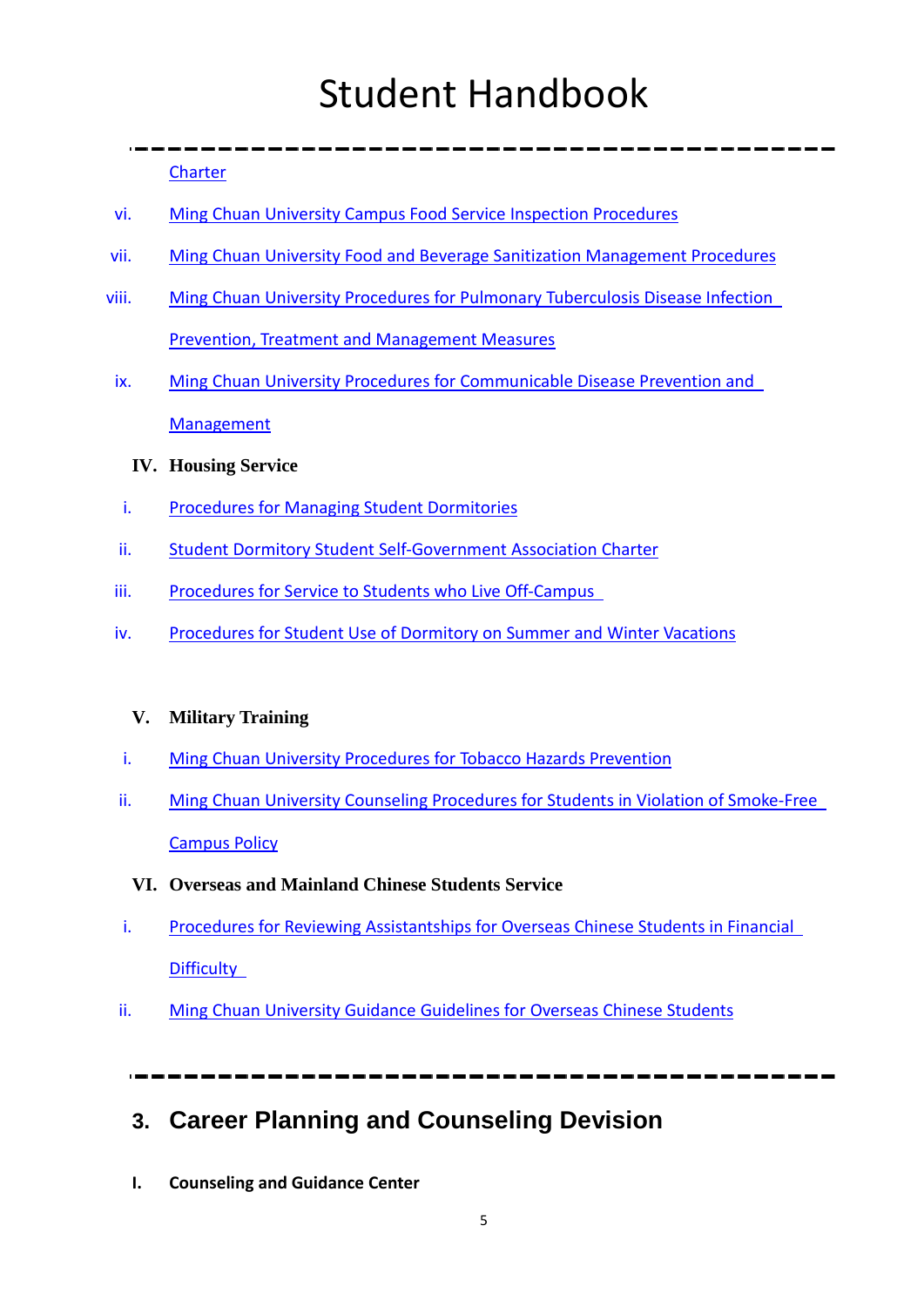- i. [Guidelines for Ming Chuan University Career Planning and](http://cpc.mcu.edu.tw/sites/default/files/u3/%E9%8A%98%E5%82%B3%E5%A4%A7%E5%AD%B8%E5%89%8D%E7%A8%8B%E8%A6%8F%E5%8A%83%E8%99%95%E5%85%BC%E8%81%B7%E5%AF%A6%E7%BF%92%E8%AB%AE%E5%95%86%E5%B8%AB%E5%AF%A6%E7%BF%92%E8%A6%81%E9%BB%9E%28%E8%8B%B1%E6%96%87%E7%89%88%29.pdf) Counseling Division Part-time [Counselor Internship Program](http://cpc.mcu.edu.tw/sites/default/files/u3/%E9%8A%98%E5%82%B3%E5%A4%A7%E5%AD%B8%E5%89%8D%E7%A8%8B%E8%A6%8F%E5%8A%83%E8%99%95%E5%85%BC%E8%81%B7%E5%AF%A6%E7%BF%92%E8%AB%AE%E5%95%86%E5%B8%AB%E5%AF%A6%E7%BF%92%E8%A6%81%E9%BB%9E%28%E8%8B%B1%E6%96%87%E7%89%88%29.pdf)
- ii. [Guidelines for Ming Chuan University Career Planning and Counseling Divisio](http://cpc.mcu.edu.tw/sites/default/files/u3/%E9%8A%98%E5%82%B3%E5%A4%A7%E5%AD%B8%E5%89%8D%E7%A8%8B%E8%A6%8F%E5%8A%83%E8%99%95%E9%A7%90%E5%9C%B0%E5%AF%A6%E7%BF%92%E8%AB%AE%E5%95%86%E5%B8%AB%E5%AF%A6%E7%BF%92%E8%A6%81%E9%BB%9E%28%E8%8B%B1%E6%96%87%E7%89%88%29.pdf) On-site [Counselor Internship Program](http://cpc.mcu.edu.tw/sites/default/files/u3/%E9%8A%98%E5%82%B3%E5%A4%A7%E5%AD%B8%E5%89%8D%E7%A8%8B%E8%A6%8F%E5%8A%83%E8%99%95%E9%A7%90%E5%9C%B0%E5%AF%A6%E7%BF%92%E8%AB%AE%E5%95%86%E5%B8%AB%E5%AF%A6%E7%BF%92%E8%A6%81%E9%BB%9E%28%E8%8B%B1%E6%96%87%E7%89%88%29.pdf)
- iii. [Ming Chuan University Guidelines for Transition Counseling and Linkage Services for](http://cpc.mcu.edu.tw/sites/default/files/u3/171226Web%E8%8B%B1%E6%96%87_MCU%E5%AD%B8%E7%94%9F%E8%BD%89%E9%8A%9C%E8%BC%94%E5%B0%8E%E5%8F%8A%E6%9C%8D%E5%8B%99%E8%A6%81%E9%BB%9E.pdf)  **[Students](http://cpc.mcu.edu.tw/sites/default/files/u3/171226Web%E8%8B%B1%E6%96%87_MCU%E5%AD%B8%E7%94%9F%E8%BD%89%E9%8A%9C%E8%BC%94%E5%B0%8E%E5%8F%8A%E6%9C%8D%E5%8B%99%E8%A6%81%E9%BB%9E.pdf)**
- iv. [Ming Chuan University Special Education Promotion Committee Procedures](http://cpc.mcu.edu.tw/sites/default/files/u3/%E5%89%8D%E7%A8%8B%E8%A6%8F%E5%8A%83%E6%B3%95%E8%A6%8F09%28%E9%8A%98%E5%82%B3%E5%A4%A7%E5%AD%B8%E7%89%B9%E6%AE%8A%E6%95%99%E8%82%B2%E6%8E%A8%E8%A1%8C%E5%A7%94%E5%93%A1%E6%9C%83%E8%A8%AD%E7%BD%AE%E8%BE%A6%E6%B3%95%29%28%E8%8B%B1%29.pdf)
	- II. **Career Development Center**
- i. [Ming Chuan University Procedures for Domestic and Overseas Internships](http://cpc.mcu.edu.tw/sites/default/files/u3/%E5%89%8D%E7%A8%8B%E8%A6%8F%E5%8A%83%E6%B3%95%E8%A6%8F07%28%E9%8A%98%E5%82%B3%E5%A4%A7%E5%AD%B8%E5%AF%A6%E7%BF%92%E8%88%87%E5%B0%B1%E6%A5%AD%E8%BC%94%E5%B0%8E%E5%A7%94%E5%93%A1%E6%9C%83%E7%B5%84%E7%B9%94%E7%AB%A0%E7%A8%8B%29%28%E8%8B%B1%29.docx.pdf)
- ii. [Ming Chuan University Internship and Placement Committee Organizational Charter](http://cpc.mcu.edu.tw/sites/default/files/u3/%E9%8A%98%E5%82%B3%E5%A4%A7%E5%AD%B8%E5%AF%A6%E7%BF%92%E8%88%87%E5%B0%B1%E6%A5%AD%E8%BC%94%E5%B0%8E%E5%A7%94%E5%93%A1%E6%9C%83%E7%B5%84%E7%B9%94%E7%AB%A0%E7%A8%8B%28%E8%8B%B1%E6%96%87%E7%89%88%29.pdf)
- iii. [Ming Chuan University Procedures for Implementing Service-Learning](http://cpc.mcu.edu.tw/sites/default/files/u3/%E9%8A%98%E5%82%B3%E5%A4%A7%E5%AD%B8%E6%9C%8D%E5%8B%99%E5%AD%B8%E7%BF%92%E5%AF%A6%E6%96%BD%E8%BE%A6%E6%B3%95%28103%E5%B9%B45%E6%9C%8826%E6%97%A5%E6%A0%A1%E5%8B%99%E6%9C%83%E8%AD%B0%E9%80%9A%E9%81%8E%29_%E9%9B%99%E8%AA%9E%E7%89%88E%26C.pdf)
- iv. [Ming Chuan University Guidelines for Implementing Recognition-based Service-Learning](http://cpc.mcu.edu.tw/sites/default/files/u3/%E9%8A%98%E5%82%B3%E5%A4%A7%E5%AD%B8%E8%AA%8D%E8%AD%89%E5%9E%8B%E6%9C%8D%E5%8B%99%E5%AD%B8%E7%BF%92%E5%AF%A6%E6%96%BD%E8%A6%81%E9%BB%9E%28103%E5%B9%B46%E6%9C%889%E6%97%A5%E8%A1%8C%E6%94%BF%E6%9C%83%E8%AD%B0%E9%80%9A%E9%81%8E%29_%E9%9B%99%E8%AA%9E%E7%89%88E%26C.pdf)
- v. [Guidelines for Recognizing Service-Learning in On-campus Administrative Units](http://cpc.mcu.edu.tw/sites/default/files/u3/%E9%8A%98%E5%82%B3%E5%A4%A7%E5%AD%B8%E6%9C%8D%E5%8B%99%E5%AD%B8%E7%BF%92%E6%A0%A1%E5%85%A7%E8%A1%8C%E6%94%BF%E5%96%AE%E4%BD%8D%E8%AA%8D%E8%AD%89%E4%BD%9C%E6%A5%AD%E8%A6%81%E9%BB%9E%28103%E5%B9%B46%E6%9C%889%E6%97%A5%E8%A1%8C%E6%94%BF%E6%9C%83%E8%AD%B0%E9%80%9A%E9%81%8E%29_%E9%9B%99%E8%AA%9E%E7%89%88E%26C.pdf)
- vi. [Ming Chuan University Guidelines for Recognizing Service-Learning in Student Clubs](http://cpc.mcu.edu.tw/sites/default/files/u3/%E9%8A%98%E5%82%B3%E5%A4%A7%E5%AD%B8%E6%9C%8D%E5%8B%99%E5%AD%B8%E7%BF%92%E7%A4%BE%E5%9C%98%E8%AA%8D%E8%AD%89%E4%BD%9C%E6%A5%AD%E8%A6%81%E9%BB%9E%28104%E5%B9%B46%E6%9C%881%E6%97%A5%E8%A1%8C%E6%94%BF%E6%9C%83%E8%AD%B0%E9%80%9A%E9%81%8E%29_%E9%9B%99%E8%AA%9E%E7%89%88E%26C.pdf)
- vii. [Ming Chuan University Guidelines for Approving Community Service Organizations for](http://cpc.mcu.edu.tw/sites/default/files/u3/%E9%8A%98%E5%82%B3%E5%A4%A7%E5%AD%B8%E6%9C%8D%E5%8B%99%E5%AD%B8%E7%BF%92%E7%A4%BE%E5%8D%80%E6%9C%8D%E5%8B%99%E6%A9%9F%E6%A7%8B%E8%AA%8D%E8%AD%89%E4%BD%9C%E6%A5%AD%E8%A6%81%E9%BB%9E%28103%E5%B9%B46%E6%9C%889%E6%97%A5%E8%A1%8C%E6%94%BF%E6%9C%83%E8%AD%B0%E9%80%9A%E9%81%8E%29_%E9%9B%99%E8%AA%9E%E7%89%88E%26C.pdf)  [Service-Learning](http://cpc.mcu.edu.tw/sites/default/files/u3/%E9%8A%98%E5%82%B3%E5%A4%A7%E5%AD%B8%E6%9C%8D%E5%8B%99%E5%AD%B8%E7%BF%92%E7%A4%BE%E5%8D%80%E6%9C%8D%E5%8B%99%E6%A9%9F%E6%A7%8B%E8%AA%8D%E8%AD%89%E4%BD%9C%E6%A5%AD%E8%A6%81%E9%BB%9E%28103%E5%B9%B46%E6%9C%889%E6%97%A5%E8%A1%8C%E6%94%BF%E6%9C%83%E8%AD%B0%E9%80%9A%E9%81%8E%29_%E9%9B%99%E8%AA%9E%E7%89%88E%26C.pdf)
- viii. [Ming Chuan University Guidelines for Service-Learning Waiver](http://cpc.mcu.edu.tw/sites/default/files/u3/%E9%8A%98%E5%82%B3%E5%A4%A7%E5%AD%B8%E6%9C%8D%E5%8B%99%E5%AD%B8%E7%BF%92%E5%85%8D%E5%AF%A6%E4%BD%9C%E6%9C%8D%E5%8B%99%E5%AF%A6%E6%96%BD%E8%A6%81%E9%BB%9E%28103%E5%B9%B46%E6%9C%889%E6%97%A5%E8%A1%8C%E6%94%BF%E6%9C%83%E8%AD%B0%E9%80%9A%E9%81%8E%29_%E9%9B%99%E8%AA%9E%E7%89%88E%26C.pdf)
- ix. [Ming Chuan University Procedures for Encouraging Service-Learning Volunteers](http://cpc.mcu.edu.tw/sites/default/files/u3/%E9%8A%98%E5%82%B3%E5%A4%A7%E5%AD%B8%E6%9C%8D%E5%8B%99%E5%AD%B8%E7%BF%92%E5%BF%97%E5%B7%A5%E7%8D%8E%E5%8B%B5%E8%BE%A6%E6%B3%95%28104%E5%B9%B46%E6%9C%881%E6%97%A5%E7%B6%93%E8%A1%8C%E6%94%BF%E6%9C%83%E8%AD%B0%E4%BF%AE%E6%AD%A3%E5%BE%8C%E9%80%9A%E9%81%8E%29_%E9%9B%99%E8%AA%9E%E7%89%88E%26C.pdf)

#### **4. General Affairs**

- i. [Procedures for Managing Faculty, Staff and Student Vehicles on Campus](http://gad.mcu.edu.tw/sites/default/files/MCU/%E9%8A%98%E5%82%B3%E5%A4%A7%E5%AD%B8%E6%95%99%E8%81%B7%E5%93%A1%E5%B7%A5%E7%94%9F%E6%A0%A1%E5%8D%80%E6%B1%BD%E3%80%81%E6%A9%9F%E8%BB%8A%E8%BB%8A%E8%BC%9B%E7%AE%A1%E7%90%86%E8%BE%A6%E6%B3%95%28%E8%8B%B1%E6%96%87%E7%89%88%29.pdf)
- ii. [Ming Chuan University Management Procedures for Borrowing of Activity Venues](http://gad.mcu.edu.tw/sites/default/files/MCU/%E9%8A%98%E5%82%B3%E5%A4%A7%E5%AD%B8%E6%B4%BB%E5%8B%95%E5%A0%B4%E5%9C%B0%E5%80%9F%E7%94%A8%E7%AE%A1%E7%90%86%E8%BE%A6%E6%B3%95%28%E8%8B%B1%E6%96%87%E7%89%88%29.pdf)
- iii. [Procedures for Concerning Application for Maintenance Work](http://gad.mcu.edu.tw/sites/default/files/MCU/%E9%8A%98%E5%82%B3%E5%A4%A7%E5%AD%B8%E4%BF%AE%E7%B9%95%E7%94%B3%E8%AB%8B%E8%BE%A6%E6%B3%95%28%E8%8B%B1%E6%96%87%E7%89%88%29.pdf)
- iv. [Procedures for Cleaning and Maintaining Classrooms](http://gad.mcu.edu.tw/sites/default/files/MCU/%E9%8A%98%E5%82%B3%E5%A4%A7%E5%AD%B8%E6%95%99%E5%AE%A4%E6%B8%85%E6%BD%94%E7%B6%AD%E8%AD%B7%E5%AF%A6%E6%96%BD%E8%BE%A6%E6%B3%95%28%E8%8B%B1%E6%96%87%E7%89%88%29.pdf)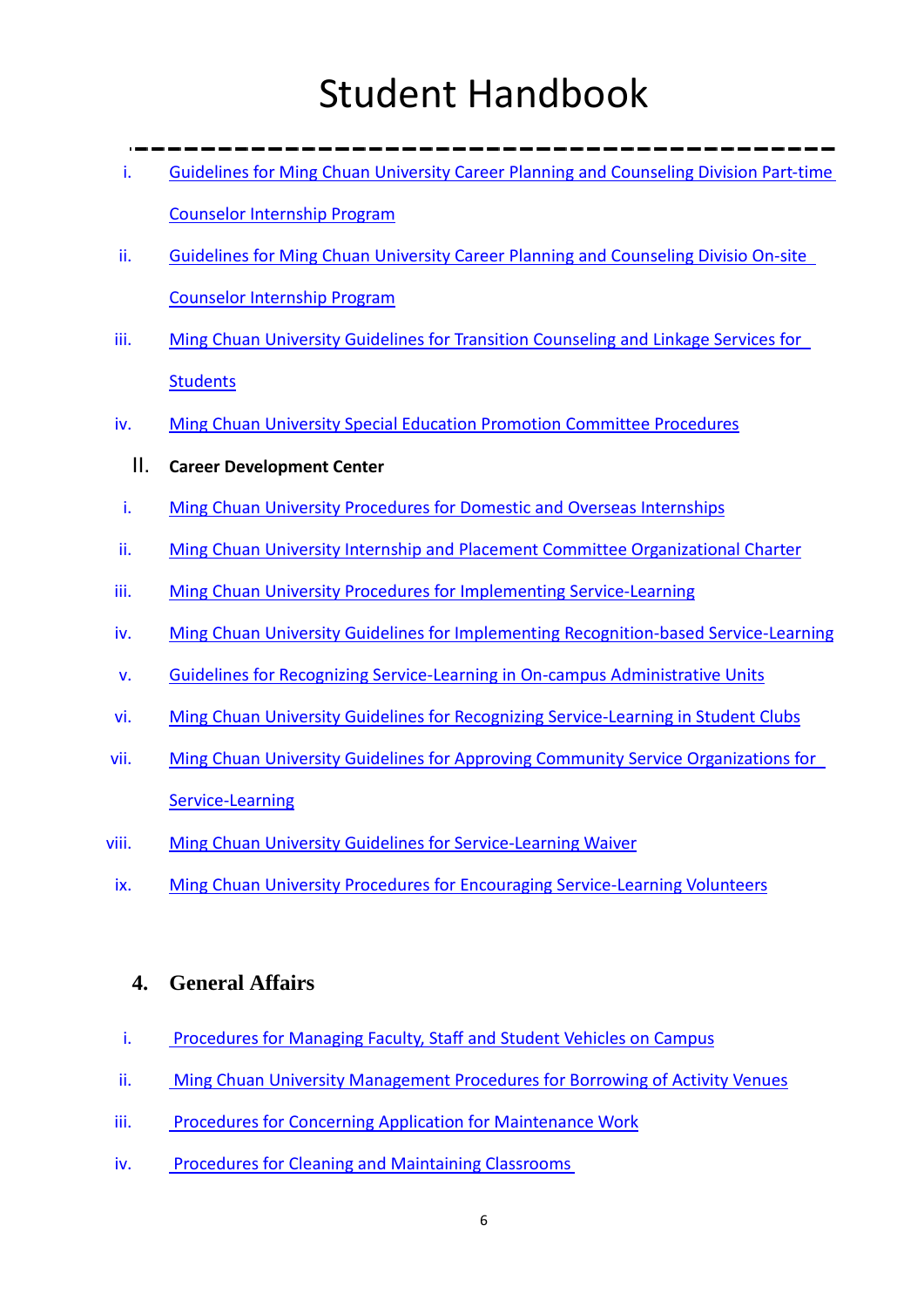v. [Ming Chuan University Campus Cleaning Competition Procedures](http://gad.mcu.edu.tw/sites/default/files/MCU/%E9%8A%98%E5%82%B3%E5%A4%A7%E5%AD%B8%E6%A0%A1%E5%9C%92%E6%95%B4%E6%BD%94%E6%AF%94%E8%B3%BD%E5%AF%A6%E6%96%BD%E8%BE%A6%E6%B3%95%28%E8%8B%B1%E6%96%87%E7%89%88%29.pdf)

### **5. Library**

- i. [Application Procedure for Friends of Ming Chuan University Library](http://library.mcu.edu.tw/sites/default/files/u3/rule/APF.pdf)
- ii. [Book-loan Procedures for Internship Advisors in Teacher Education Center](http://library.mcu.edu.tw/sites/default/files/u3/rule/BIPIATEC.pdf)
- iii. [Fine and Compensation Procedures for Library Materials](http://library.mcu.edu.tw/sites/default/files/u3/rule/FCP.pdf)
- iv. [Inter-library Cooperation Association Reciprocal Borrowing Procedures](http://library.mcu.edu.tw/sites/default/files/u3/rule/ICARBP.pdf)
- v. [Library Book-loan Procedures](http://library.mcu.edu.tw/sites/default/files/u3/rule/LBLP.pdf)
- vi. [Ming Chuan University Library Materials Disposal Guidelines](http://library.mcu.edu.tw/sites/default/files/u3/rule/MDG.pdf)
- vii. [Ming Chuan University Library Procedures for Borrowing e-Reader](http://library.mcu.edu.tw/sites/default/files/u3/rule/PBE.pdf)
- viii. [Ming Chuan University Procedures for Guishan Township Residents to Use Library](http://library.mcu.edu.tw/sites/default/files/u3/rule/GTRULR.pdf)  **[Resources](http://library.mcu.edu.tw/sites/default/files/u3/rule/GTRULR.pdf)**
- ix. [Ming Chuan University Procedures for Managing Library Materials in Collections](http://library.mcu.edu.tw/sites/default/files/u3/rule/MLMCOL.pdf)  [Outside Library](http://library.mcu.edu.tw/sites/default/files/u3/rule/MLMCOL.pdf)
- x. [Ming Chuan University Procedures for Purchasing Library Books](http://library.mcu.edu.tw/sites/default/files/u3/rule/PLB.pdf)
- xi. [Ming Chuan University Provisions for the Establishment of the Library Committee](http://library.mcu.edu.tw/sites/default/files/u3/rule/ELC.pdf)
- xii. [Procedures for A/V Media Classroom](http://library.mcu.edu.tw/sites/default/files/u3/rule/PAMC.pdf)
- xiii. [Procedures for Library Access](http://library.mcu.edu.tw/sites/default/files/u3/rule/PLA.pdf)
- xiv. [Procedures for Multimedia Resources Center](http://library.mcu.edu.tw/sites/default/files/u3/rule/PMRC.pdf)
- xv. [Procedures for Use of Inter-library Loan Card](http://library.mcu.edu.tw/sites/default/files/u3/rule/UILC.pdf)
- xvi. [Procedures for Using Northern Alliance of Technical Colleges and Universities \(NATCU\)](http://library.mcu.edu.tw/sites/default/files/u3/rule/NATCU.pdf)  [Library Card](http://library.mcu.edu.tw/sites/default/files/u3/rule/NATCU.pdf)
- xvii. [Procedures for Using Temporary Library Card](http://library.mcu.edu.tw/sites/default/files/u3/rule/PUTLC.pdf)
- xviii. [Procedures for Using the Book-drop](http://library.mcu.edu.tw/sites/default/files/u3/rule/UBD.pdf)
- xix. [Taoyuan Campus Procedures for Discussion Rooms](http://library.mcu.edu.tw/sites/default/files/u3/rule/TCPDR.pdf)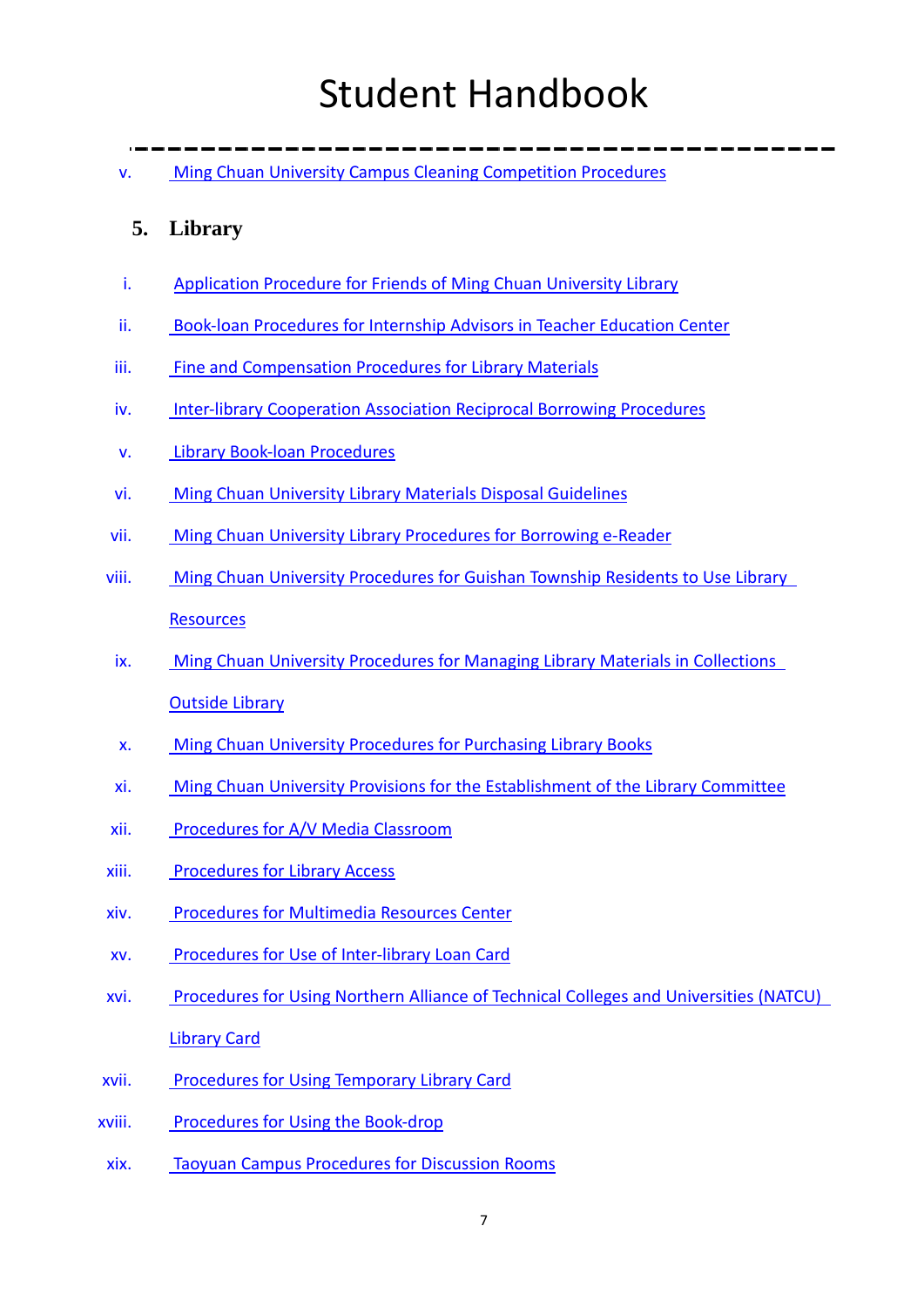### **6. Information and Network**

- i. [Regulations for Use of Computer Classrooms](http://infonet.mcu.edu.tw/sites/default/files/MCU/Regulations%20For%20Use%20Of%20Computer%20Classrooms.pdf)
- ii. [Regulations for Use of Internet in Student Dormitories](http://infonet.mcu.edu.tw/sites/default/files/MCU/Regulations_for_Use_of_Internet_in_Student_Dormitories.pdf)
- iii. [Regulations for Campus Network Management](http://infonet.mcu.edu.tw/sites/default/files/MCU/Regulations_for_Campus_Network_Management.pdf)
- iv. [Ming Chuan University Procedures for Academic Network Suspected Violation of](http://infonet.mcu.edu.tw/sites/default/files/MCU/Procedures%20for%20Academic%20Network%20Suspected%20Violation%20of%20Protection%20of%20Intellectual%20Property%20Rights.pdf)  [Protection of Intellectual Property Rights](http://infonet.mcu.edu.tw/sites/default/files/MCU/Procedures%20for%20Academic%20Network%20Suspected%20Violation%20of%20Protection%20of%20Intellectual%20Property%20Rights.pdf)

### **7. Physical Education Office**

- i. Ming Chuan University Enforcement Rules for Sports Capability Requirements.(Only for [those students who are enrolled before September,2016\)](http://physical.mcu.edu.tw/sites/default/files/MCU/Ming%20Chuan%20University%20Enforcement%20Rules%20for%20Sports%20Capability%20Requirements.%28Only%20for%20those%20students%20who%20are%20enrolled%20before%20September%2C2016%29.pdf)
- ii. Ming Chuan University Enforcement Rules for Sports Capability Requirements(Only for [those students who are newly enrolled after September,2017\)](http://physical.mcu.edu.tw/sites/default/files/MCU/Ming%20Chuan%20University%20Enforcement%20Rules%20for%20Sports%20Capability%20Requirements%28Only%20for%20those%20students%20who%20are%20newly%20enrolled%20after%20September%2C2017%29.pdf)
- iii. [Ming Chuan University Student Sports Capability Requirements](http://physical.mcu.edu.tw/sites/default/files/MCU/Ming%20Chuan%20University%20Student%20Sports%20Capability%20Requirements_pdf.pdf)
- iv. [Ming Chuan University Enforcement Rules for Physical Education Credit Waiver](http://physical.mcu.edu.tw/sites/default/files/MCU/%E6%9B%B4%E6%96%B0%E7%89%88--%E8%8B%B1%E6%96%87%E7%89%88%E9%8A%98%E5%82%B3%E5%A4%A7%E5%AD%B8%E5%AD%B8%E7%94%9F%E7%94%B3%E8%AB%8B%E5%85%8D%E4%BF%AE%E9%AB%94%E8%82%B2%E8%AA%B2%E5%AF%A6%E6%96%BD%E7%B4%B0%E5%89%87%20%28Only%20for%20those%20students%20who%20are%20enrolled%20before%20September%2C2016%29.pdf)  [Applications \(Only for those students who are enrolled before September,2016\)](http://physical.mcu.edu.tw/sites/default/files/MCU/%E6%9B%B4%E6%96%B0%E7%89%88--%E8%8B%B1%E6%96%87%E7%89%88%E9%8A%98%E5%82%B3%E5%A4%A7%E5%AD%B8%E5%AD%B8%E7%94%9F%E7%94%B3%E8%AB%8B%E5%85%8D%E4%BF%AE%E9%AB%94%E8%82%B2%E8%AA%B2%E5%AF%A6%E6%96%BD%E7%B4%B0%E5%89%87%20%28Only%20for%20those%20students%20who%20are%20enrolled%20before%20September%2C2016%29.pdf)
- v. [Physical Fitness Testing Methods and Notices \(Only for those students who are enrolled](http://physical.mcu.edu.tw/sites/default/files/MCU/Physical%20Fitness%20Testing%20Methods%20and%20Notices_pdf.pdf)  [before September,2016\)](http://physical.mcu.edu.tw/sites/default/files/MCU/Physical%20Fitness%20Testing%20Methods%20and%20Notices_pdf.pdf)
- vi. [Ming Chuan University Enforcement Rules for 3rd-year Physical Education Credit Waiver](http://physical.mcu.edu.tw/sites/default/files/MCU/Ming%20Chuan%20University%20Enforcement%20Rules%20for%203rd-year%20Physical%20Education%20Credit%20Waiver%20Applications%28Only%20for%20those%20students%20who%20are%20newly%20enrolled%20after%20September%2C2017%29.pdf)  [Applications\(Only for those students who are newly enrolled after September,2017\)](http://physical.mcu.edu.tw/sites/default/files/MCU/Ming%20Chuan%20University%20Enforcement%20Rules%20for%203rd-year%20Physical%20Education%20Credit%20Waiver%20Applications%28Only%20for%20those%20students%20who%20are%20newly%20enrolled%20after%20September%2C2017%29.pdf)
- vii. [Ming Chuan University Guidelines for Encouraging Excellent Students in Health-related](http://physical.mcu.edu.tw/sites/default/files/MCU/Ming%20Chuan%20University%20Guidelines%20for%20Encouraging%20Excellent%20Students%20in%20Health-related%20Physical%20Fitness_pdf.pdf)  [Physical Fitness](http://physical.mcu.edu.tw/sites/default/files/MCU/Ming%20Chuan%20University%20Guidelines%20for%20Encouraging%20Excellent%20Students%20in%20Health-related%20Physical%20Fitness_pdf.pdf)
- viii. [Ming Chuan University Taoyuan Campus Weight-training Room Management](http://physical.mcu.edu.tw/sites/default/files/MCU/Ming%20Chuan%20University%20Taoyuan%20Campus%20Weight-training%20Room%20Management%20Procedures.pdf)